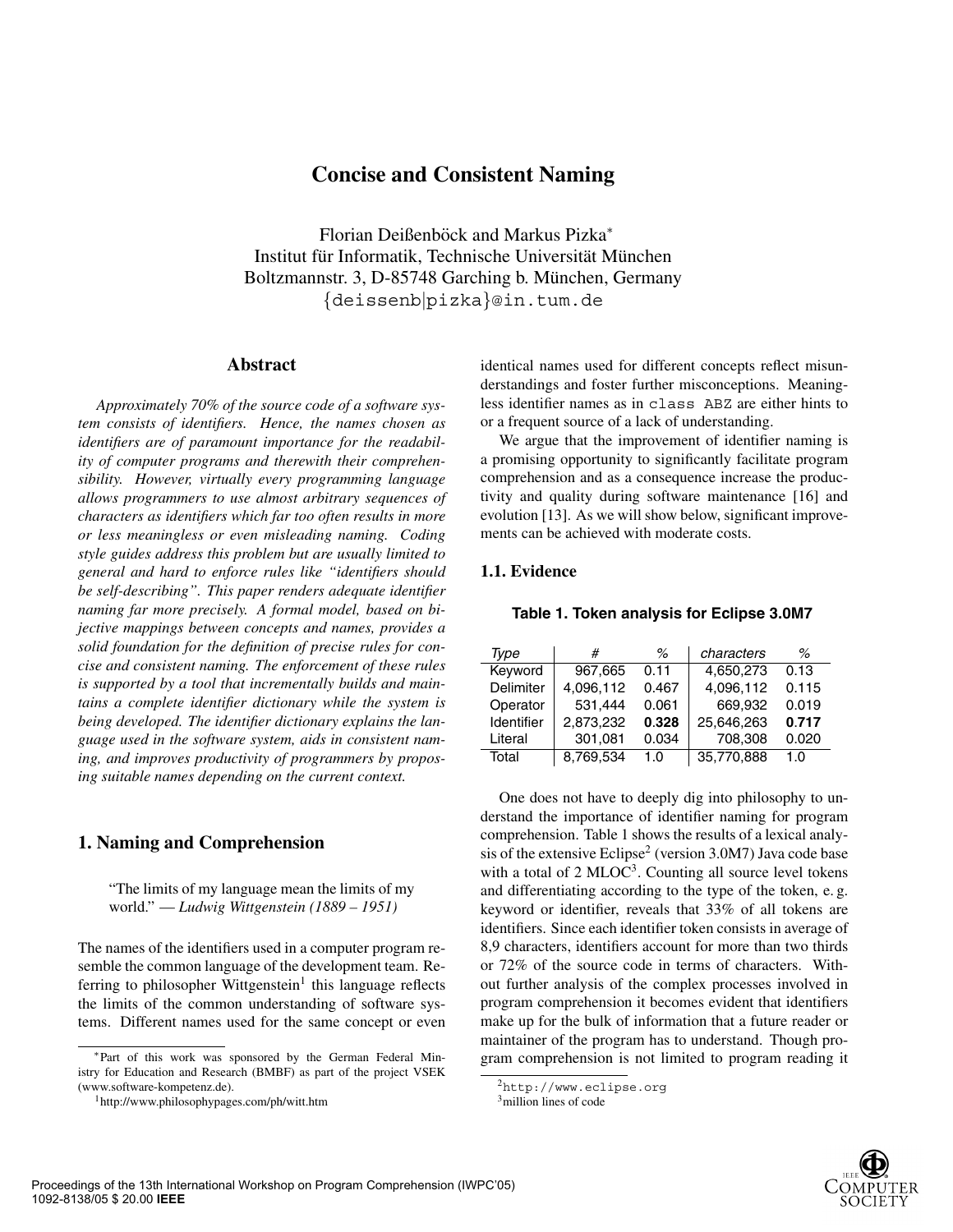is to expect that the naming of identifiers has a enormous impact on the comprehensibility of a software system.

Another evidence for the strong influence of identifier naming on the comprehension process is one of the strategies commonly applied by code obfuscators: In order to protect the code they substitute the identifiers by meaningless character sequences *(Identifier Scrambling)*[14]. This sole transformation is sufficient to make comprehension a cumbersome task.

```
function mr_mr_1(mr, mr_1)if Null(mr) or Null(mr<sub>-1</sub>) then
   exit function
end if
mr_- m r_1 = (mr - mr_1)end function
```
### **Figure 1. Unwanted obfuscation**

Unfortunately, the naming of identifiers in real-world software systems comes often close to obfuscation. Figure 1 shows an example taken from a commercial software system. Though the function itself is not complicated its name does not give any clue what the purpose of the function is. Note that an inline comment describing the function could only provide a marginal improvement because it would not improve the comprehensibility of functions using  $mr\_mr\_1$ . Lousy naming in one place spoils comprehension in numerous other places.

#### **1.2. Reasons for Poor Naming**

Amongst others, there are three important reasons for the inappropriate naming of identifiers encountered in numerous code bases:

- 1. Identifiers can be arbitrarily chosen by developers and elude automated analysis.
- 2. Developers have only limited knowledge about the names already used somewhere in the system.
- 3. Identifiers are subject to decay during system evolution. The concepts they refer to are altered or abandoned without properly adapting the names. One reason for this is the lack of tool support for globally renaming sets of identifiers referring to the same concept.

Due to 3 naming deficiencies can not solely be explained as a result of neglect by careless programmers. It is indeed practically impossible to preserve globally consistent naming during long-term maintenance and evolution without additional tools. In contrast to a rather simple *rename* refactoring all identifiers names referring to the changed concept must be found and renamed consistently.

#### **1.3. Proposed Solution**

The importance of identifier names is neither new nor surprising. At the same time, it is amazing that there is hardly any work that directly deals with identifiers. While forward engineering methods generally tend to ignore long term maintainability issues, re-engineering methods seem to have accepted that identifiers are a weak source of information. Of course, naming conventions are part of countless coding styles [1], [11]. The trouble is, they usually focus on syntactical aspects, e.  $g<sup>4</sup>$ :

- packages: lowercase
- classes: CapitalizedWithInternalWordsToo

When it comes to the actually important aspects of naming, that is the semantics of the names, there is usually little guidance<sup>5</sup>:

Names should be meaningful in the application domain, not the implementation domain. This makes your code clearer to a reader . . .

Clearly, only requiring "meaningful", "descriptive", or "self-documenting" names is insufficient. First, a name not only needs to be meaningful but reflect the correct meaning. Second, the "correct" meaning and name of a concept is naturally highly debatable.

The improvement proposed in this paper aims at filling this gap by rendering the term "meaningful" more precisely. Based on a formal analysis of the properties of identifiers, names, concepts and code and their interrelationships we derive rules for consistent and concise naming of identifiers and provide a concept as well as a tool that helps to enforce the aforementioned attributes of identifiers throughout the system's lifetime.

It is to emphasize that this approach concentrates on comprehensibility rather than analyzability. Clearly, "correct" naming of identifiers can not be checked automatically since it is a semantic property. But like other inherently manual but highly successful quality management techniques like reviews and inspections [10] point out, the inability of complete automation is no argument against a method providing a significant improvement. We follow this route by providing a semi-automatic solution to the naming problem that relies on both manual work and toolsupport.

**Outline** Section 2 discusses related work in the fields of program comprehension and psychology as well as the use

<sup>5</sup>http://www.jetcafe.org/∼jim/c-style.html



<sup>4</sup>http://gee.cs.oswego.edu/dl/html/

javaCodingStd.html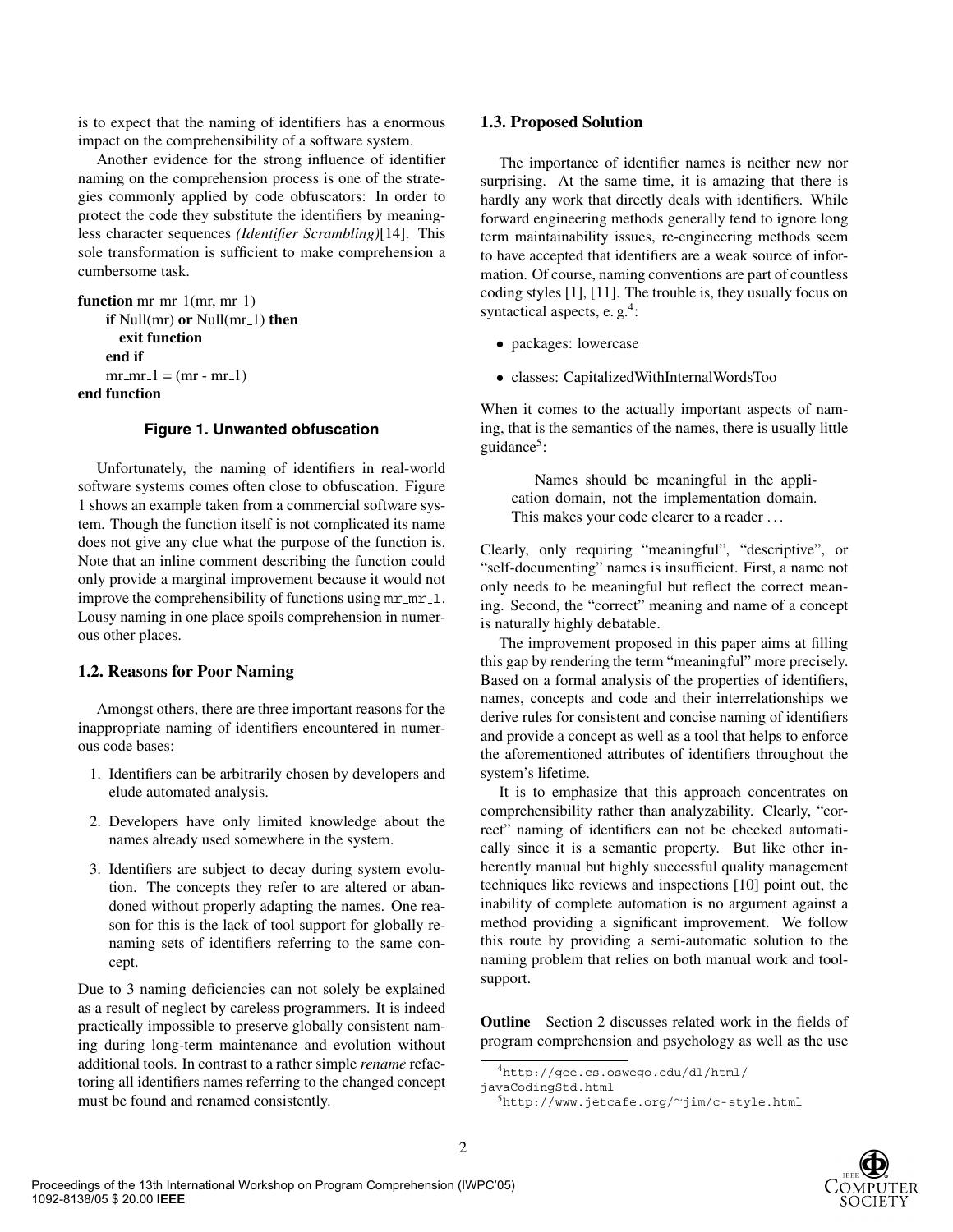of dictionaries in different contexts. In section 3 we pinpoint the problems that usually affect the naming of identifiers based on a formal model of concepts and name spaces and relate these findings to practical experiences in section 4. Section 5 explains our solution to the naming problem on a conceptual level before and outlines the implementation of the concept and the features as well as the resulting tool. Finally, section 6 summarizes our findings and gives a glimpse on future work.

## **2. Related Work**

**Program Comprehension** Usually, the impact of identifier naming on real-life maintenance activities remains underestimated. Typically, naming rules do not go much further than code formatting guidelines [15] or aren't treated at all even in the context of code formatting and documenting [5]. In [20], Sneed states that in many systems, "*procedures and data are named arbitrarily*".

But, some work discusses the role of identifiers for program comprehension in greater detail. For example, Biggerstaff regards them as hints for the construction of mental representations [7]. In [4] it is stated that "*being able to rely on the names of software artifacts to detect different implementations of the same concept would be very useful*". The naming convention proposed to achieve reliable naming requires amongst others that two software artifacts with the same name should implement the same concept. We broadly agree with these findings but extend them with more precise formal criteria and appropriate tool support.

Raijlich and Wilde [17] mention identifier-based concept recognition as one possible strategy for *concept location*. Concept location is the problem of finding already known concepts in source code which is frequently necessary in maintenance tasks. They state that concept recognition based on identifier names is the most intuitive strategy but argue that it's too fragile due to the dependence on naming skills of the original programmers and loss of meaning during software evolution. They assume that developers only apply more complex strategies like the *dynamic search* [24] method or control and data flow analysis [8] if simpler strategies fail. Shneiderman [19] found that the more complex programs are the more comprehension is aided by meaningful names.

**Psychology** Research on the cognitive processes of language and text understanding also shows that it is the semantics inherent to words that determine the comprehension process besides syntactic rules. There is clear evidence that the semantic contents of words is processed even *before* the syntactical structure of the sentence is taken into account [3]. Experiments about comprehension processes for ambiguous sentences caused by the presence of homonyms

show that readers encountering homonyms are slowed down by the process of mentally activating the different possible meanings of words [3].

Further hints to the importance of naming can be found in psychology, especially in the "Broken Windows" theory [25]. This theory is based on an experiment carried out by Zimbardo and is known to affect software product quality [12]. It stems from the field of crime prevention and proved that a car that already has one window smashed is far more prone to be vandalized than an intact car. It's relevancy for the field of software engineering has long been recognized but is very rarely considered during evolution of long-lived systems. Concerning identifier naming it tells us that there is a high risk of rapid decay once the quality of naming has started to deteriorate.

Weinberg's work on "egoless programming" [23] can easily be extended to the problem of identifier naming since the central objective of egoless programming is "*making the program clear and understandable to the person or people who would ultimately have to read it*".

**Dictionaries** The use of dictionaries as a means to establish a common understanding of terms has already proved its benefits in some software related fields. Literature on software project management recommends the usage of a *project glossary* or *dictionary* that contains all a description of all terms used in a project. This glossary serves as reference for project participants over the entire project life cycle. An example is the Volere Requirements Specification Method [18] that suggests to use such a dictionary and furthermore advices to "*Select names carefully to avoid giving a different, unintended meaning*".

In database systems it is common practice to maintain a *Data Dictionary* or *Data Directory* [2]. Data dictionaries serve a similar purpose as project glossaries but a more precisely defined in terms of their content and usage. A data dictionary contains the names of all attributes of all tables used in a particular system. For each attribute it stores its data type, a specification of the domain, and a prose description of its meaning. This information serves database managers, programmers, and even users as a valuable foundation for a common understanding of the system.

# **3. Naming Troubles**

Having motivated the importance of names and discussed the extensive work on names and dictionaries we now want to come to a more precise definition of "good" naming practices. We therefore perform a detailed and formal analysis of the properties of names and naming troubles.

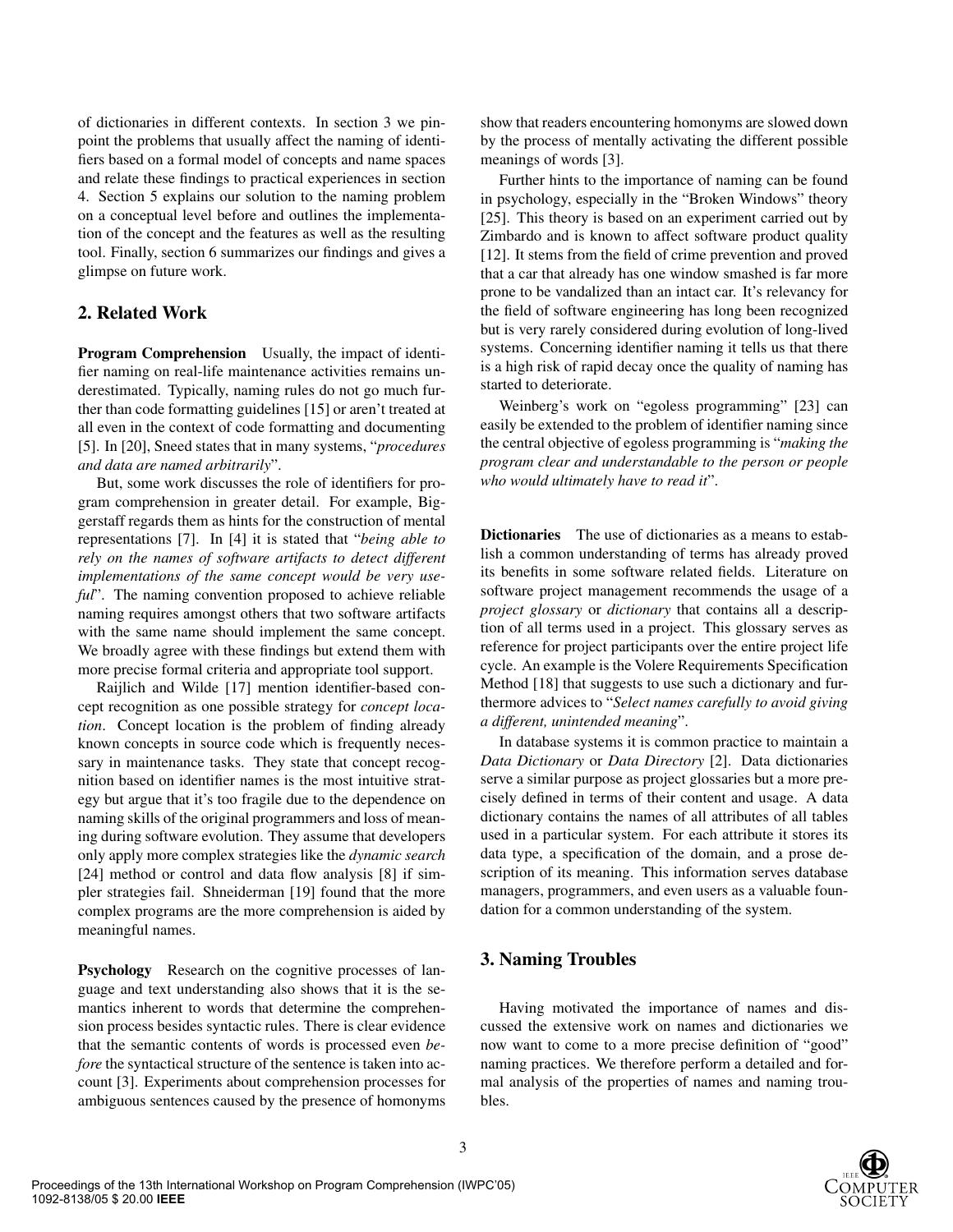### **3.1. Conciseness by Example**

Technically, identifiers are merely syntactic entities acting as aliases for memory addresses where variables, method or classes are stored. But, since the introduction of symbolic names identifiers additionally have to fulfill a far more important purpose that is giving the reader of the program a clue to the concept behind these addresses, i. e. its meaning.

Here, a concept doesn't necessarily have to be a concept of the application domain like an account number. It could as well be a technical concept like a stack or sorting algorithm or a part thereof [17].

A reader of a program tries to map the identifiers read to the concepts they may refer to. The more meaningful, i. e. concise, the names are, the more easily can these mapping be established; compare stack.push() with s.p().

The function shown in figure 2 illustrates the importance of conciseness. The name p doesn't provide any hint to the concept implemented. Because of this, understanding what p actually does is extremely difficult although the function body itself is elegant (taken from an undergraduate exam). Note that general identifiers like p increase the comprehension effort in two ways. First, they don't assist the developer in finding reasonable boundaries for the mental models he or she is building. Second, they do not allow to determine at the black box level whether the entity at hand is relevant for a given task or not. The reader is forced to also read and understand the details before being able to judge about its relevancy.

```
fct p = (seq \, m \, s) seq seq m :
p1 \, (<>, <>,fct p1 = (seq m t, seq m l, seq m r ) seq seq m:
if r == \le then \leelif (rest(r) == <>) \land (l == <>) then <t \circ <first(r)>>
     else p1(t ◦ \langle first(r)>, \langle>, l ◦ rest(r)) ◦\langle
           p1(t, l \circ \langle \text{first}(r) \rangle, \text{rest}(r))fi
fi
```
### **Figure 2. Function p**

Now, changing the name of this function to the descriptive term transformation, would already satisfy the requirements of most coding conventions although it is still not concise. Surely, the term transformation is helpful since it restricts the possible meanings significantly, e. g. a reader would be able to quickly exclude the possibility of console output. However, transformation is still a very general term with too many possible meanings. As such it is not concise enough.

Calling the function permutation makes it easy to understand its functionality. "Permutation" restricts the

kind of "transformation" implemented in this function. The name is now concise enough to quickly guide the developer to the concept. Now, the reader is left with the rather simple task to check whether or how the function body implements the permutation. This task is trivial compared to having to find the concept without any intuition. The key to it is the conciseness of the identifier.

## **3.2. Formal Model**

Surely, there are countless other examples for weak naming practices and just as many explanations for their pros and cons. To come to well-founded naming rules we now take the observations exemplified above one step further and develop a formal definition of *concise* and *consistent* naming.

**3.2.1. Named Concepts.** Let C denote the set of all concepts relevant within a certain scope. The scope is determined by a particular computer program, an application domain, or an organization. A concept is a unit with an associated meaning in terms of properties or behavior. Example concepts at a technical level are a single linked list, a stack but also application level concepts such as an abstract bank account.

 $C$  inherently evolves over time. It would be unrealistic to assume that every concept needed was known in advance and no unneeded concepts were in C from the start. As we will show later on, a complete concept space  $C$  with all possibly needed concepts would not even be desirable because it would dramatically lengthen the names of the identifiers.

In addition to the concept space  $C$  we model all possible names as a set denoted by N and regard the assignment of names to concepts as a formal relation  $\mathcal{R} \subseteq N \times C$ .

While  $C$  determines the expressiveness of a language,  $N$ and  $R$  together with a given set of grammar rules define the syntactic representation of its words. Clearly, to maximize comprehensibility of words in this language, i. e. the understanding of behavior formulated in the language, one has to chose  $N$  and  $R$  so that the language becomes as simple and intuitive to understand as possible.

**3.2.2. Rule 1: Consistency.** The first step towards the postulated simplicity is to enforce a proper relation  $\mathcal R$  between names and concepts.

There are two different kind of inconsistencies that are also known from natural languages: homonyms and synonyms. *Homonyms* are words with more than one meaning, or more precise:

**Definition (Homonym)** A name  $n \in N$  is called a *homonym* iff  $|C_n| > 1$  where  $C_n = \{c \in C : (n, c) \in \mathcal{R}\}.$ 

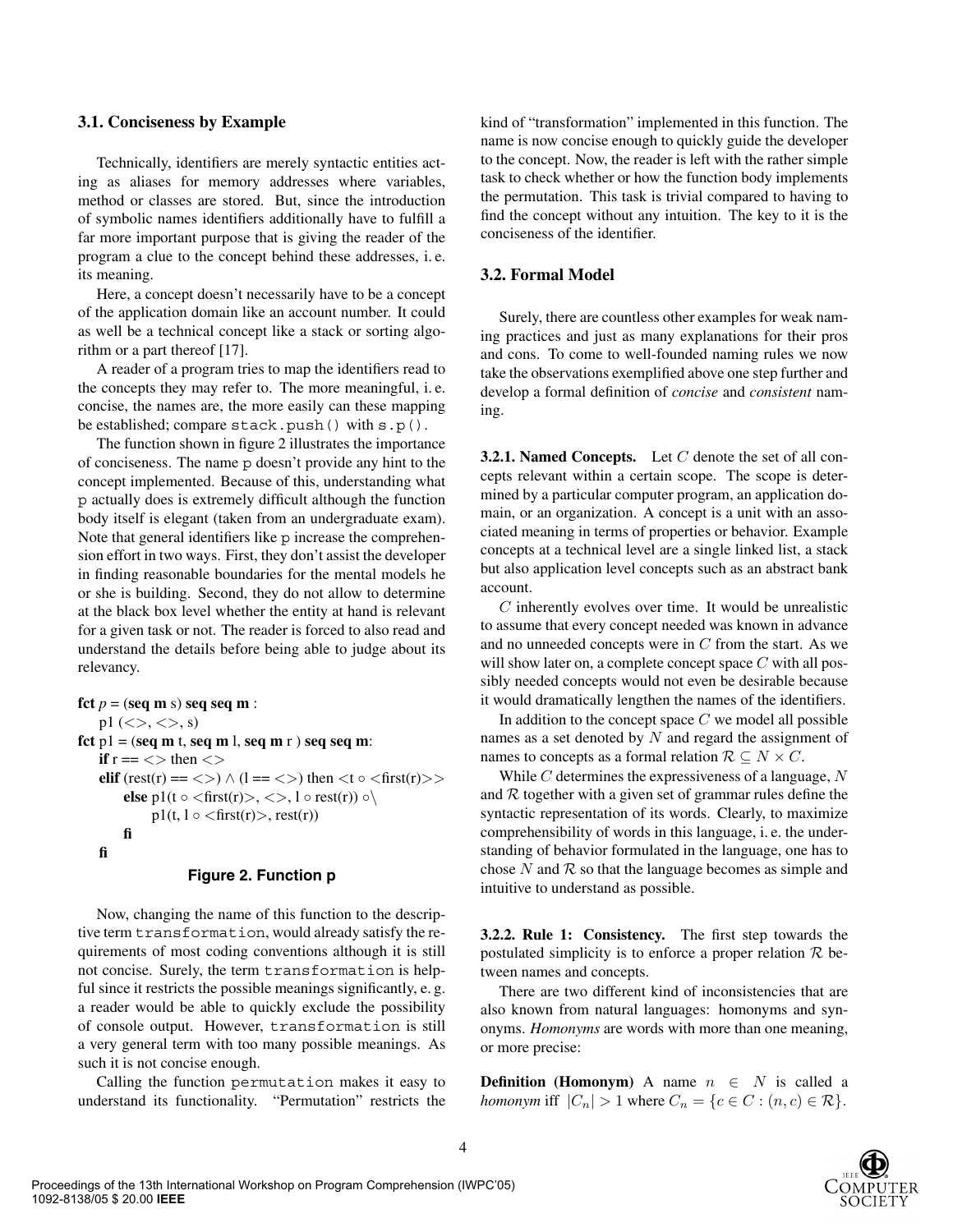Homonyms are common in natural languages. An example is the word "book" which can refer to the concept of a book that can be read but also to "book" a flight, and various other concepts. Homonyms occur frequently in computer programs, too. An example is the usage of the identifier name file for file handles and filenames alike.

In computer programs, homonyms pose an obstacle for program comprehension since the developer has to take all elements of the set  $C_n$  into account when spotting an identifier named  $n$ . In real life reverse engineering activities homonyms become even more complicated due to fact that the size and elements of  $C_n$  are unknown before all possible meanings denoted with  $n$  are found. Figure 3a illustrates a relation  $R$  with the homonym  $n_1$  that refers to concepts  $c_1$ and  $c_2$ .

Another core naming problem besides homonyms are synonyms, i. e. different words with the same meaning. Correspondingly we define:

**Definition (Synonym)** Names  $s, n \in N$  are *synonyms* iff

$$
C_s \cap C_n \neq \emptyset.
$$

While synonyms provide for diversity and elegant formulations in poetry they cause tough problems in computer programs. A typical example for a synonym is the usage of the different identifier names accountNumber and number for the concept of an account number.

In the absence of homonyms the damage of synonyms is limited since independently from the existence of a synonym an identifier name always clearly hints to a single concept. However, synonyms unnecessarily increase the domain of N and the relation  $R$  and therefore raise the learning effort of the language used. Figure 3b shows a relation with the synonyms  $n_1$ ,  $n_2$  both referring to concept  $c_1$ .

In presence of homonyms, synonyms have a very negative impact strongly increasing the comprehension effort because for each identifier named  $n$  the developer has to consider all concepts in

$$
M_n = \bigcup_{e \in S_n} C_e
$$

where  $S_n$  is the set of all names synonym to n (including itself). Figure 3c illustrates this problem: On encountering name  $n_1$  which is synonym to  $n_2$  the reader must take concepts  $c_1$  and  $c_2$  into account.

Obviously, the mixture of synonyms and homonyms, which is commonly found in source codes, maximizes confusion and aggravates comprehension efforts enormously.

Note, that synonyms also aggravate the process of finding locations of a certain concept in a computer program because it is not sufficient to find the modules, classes, methods, or variables with a suitable identifier name but all

of these elements with all possible synonymous identifications.

To avoid these troubles we define consistent naming as follows (see fig. 3d):

**Definition** (Consistency) A naming system  $C$ , N, and  $\mathcal{R}$ is *consistent* iff  $\mathcal{R} \subseteq N \times C$  is a *bijective mapping*. We then define

$$
n: C \rightarrow N
$$
  

$$
n(c) = \text{unique name of concept } c.
$$



**Figure 3. Synonyms and Homonyms**

**3.2.3. Rule 2: Conciseness.** To substantiate *conciseness* we introduce the partial order  $\sqsubset$  for the set of concepts C that orders concepts according to the level of abstraction. For example, it holds that

$$
permutation \sqsubset transformation
$$

because the concept of a transformation is a generalization of permutation; every permutation is also a transformation.

Let the set  $P$  contain program elements, such as modules, classes, methods, and variables, that are identified as units via an symbolic name and let  $i$  be the mapping of program elements to their identifiers.

$$
i: P \rightarrow N
$$
  

$$
i(p) = identifier of p.
$$

Let furthermore  $[c]$  denote the semantics in the sense of "meaning" of concept  $c \in C$ . Accordingly [p] denotes the semantics of program element  $p$ .

We define *conciseness* in two steps to capture the common problem of identifiers that are either counter intuitive or not concise enough.

First, we require *correct* identification:

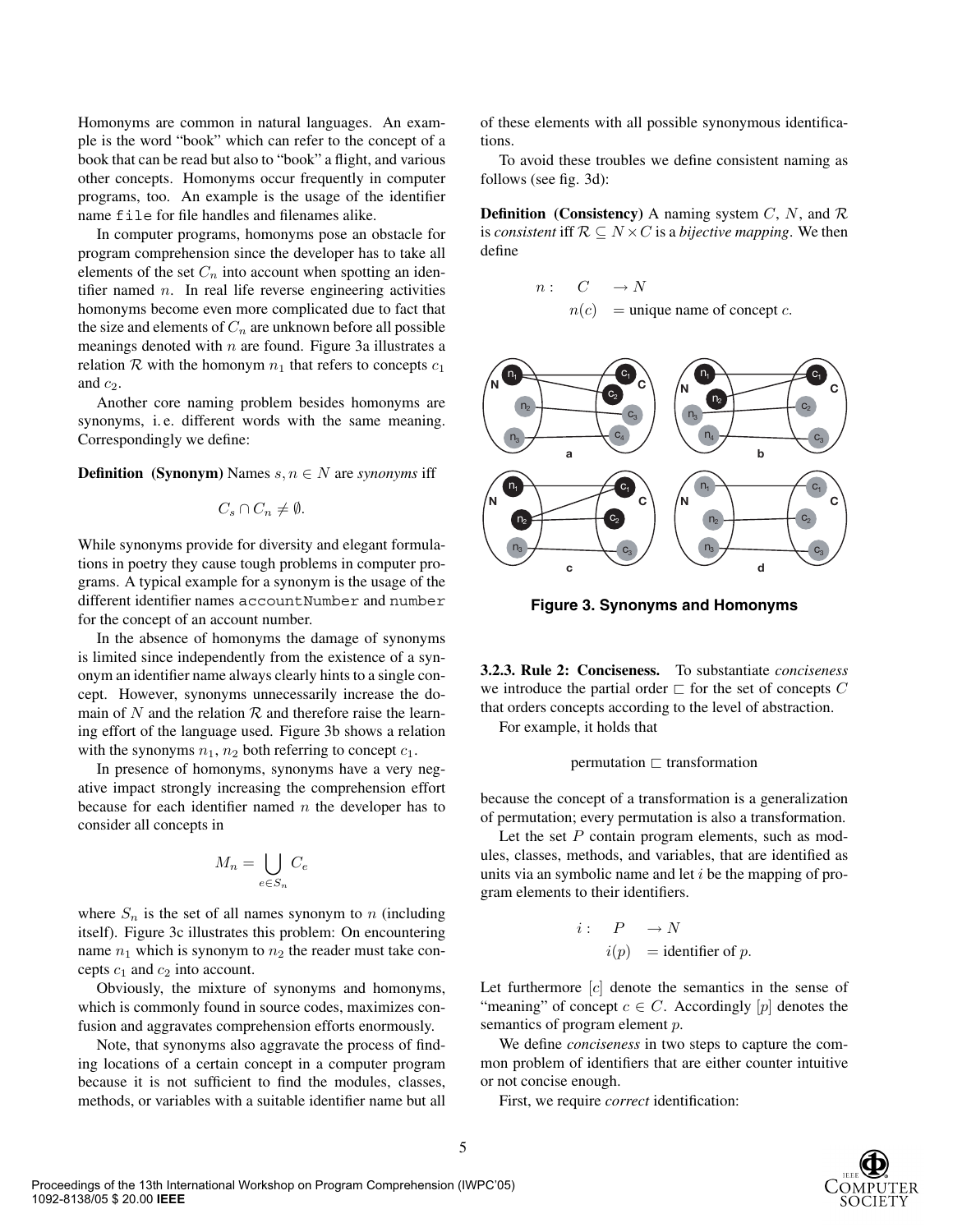**Definition** (Correctness) Let  $p \in P$  be a program element and  $c \in C$  the concept it implements, so that  $[p]=[c]$ . The identifier  $i(p)$  for the program element p is *correct* iff the following holds true:

$$
i(p) \in \{n(c'): c' \in C \land c' \sqsupseteq c\}
$$

This means that the identifier of a program element  $p$  that manifests concept  $c$  must correspond to the name of  $c$  or a generalization of c. This rule ensures that identifier names aren't completely meaningless or wrong. So the identifier p for the example function in section 3.1 violates the correctness rule because p is neither the name of the concept "permutation" nor of a generalization of it. Likewise an incorrect identifier like load for this piece of code would be disqualified.

But, correctness alone still qualifies transformation as a valid identifier since it corresponds to the name of a generalization of the concept "permutation" though it is of limited help for a reader of the program. This problem is very common: identifiers are somehow correct but not concise enough. To avoid weak identification practices we add the following *conciseness* requirement:

**Definition** (Conciseness) Let  $p \in P$  be a program element and  $c \in C$  the concept it implements so that  $[p]=[c]$ . The identifier  $i(p)$  for the program element p is *concise* iff the following holds true:

$$
i(p) = n(c)
$$

This definition requires an identifier to have exactly the same name as the concept it stands for. It therefore allows the only valid name of permutation for the example function.

We now see that identifier naming is completely determined by the characteristics of the set of concepts C. Including all possibly known concepts in set C would require highly sophisticated identifiers such as completePermutationByCascadedRecursion. And even this identifier could violate the conciseness criteria if there were more detailed permutation concepts in the concept space that fit the semantics of the program. Hence, besides respecting the above stated rules, the key to keep comprehensibility and detailing of identifiers in balance is to control the content of the concept space  $C!$ 

## **4. Experiences**

The results of this formal model allow us to precisely explain the identification shortcomings frequently encountered in source code. We illustrate this by discussing experiences made during the development and re-engineering of a sample software project and add results from analyses of Open Source Software Systems.

#### **4.1. Sample Project CloneDetective**

The goal of this project was to develop a fast and structured software clone detector [22, 6] tool called *CloneDetective*. Due to rapidly evolving requirements *CloneDetective* underwent various modifications. The development and modification was carried out by the 2 graduate and 10 undergraduate students over a period of one year (graduates) respectively 3 months (undergraduates).

Both, the initial development and the later modifications, were performed without the naming concepts introduced in this paper. Because of this, the observations discussed below are unbiased from certain expectations but reflect typical naming troubles that are circumvented with the naming rules of section 3.2.

**4.1.1. Shortcomings During Initial Development.** One goal of an enhancement was to make *CloneDetective*'s output more comprehensive by adding information about the position of a clone. Previously, this information was acquired during clone analysis but not stored or presented to the user.

Relevant for this enhancement were especially the two concepts "absolute position" in terms of the complete code base analyzed and a "file-relative position". Unfortunately and probably not uncommon, an analysis of the source code exposed eight (!) different identifiers for these two concepts: x, pos, apos, abspos, relpos, absolutePosition, relativePosition and position.

This arbitrary and misleading naming proved to highly increase the comprehension effort since the students implementing the new feature could never be sure which kind of position was meant at a particular location and had to go through intensive debugging sessions to fulfill their actual maintenance task of enriching *CloneDetective*'s output.

Though everyone knew, that this naming was troublesome, there was no solid argument what the correct naming would have to be. Now, with the formal model introduced above it is possible to give a detailed explanation of the problems experienced.

The relevant concepts are  $c_1$  = "absolute position",  $c_2$  = "relative position" and the implied more general concept  $c_3$  = "position". The concepts are ordered in the following way.

- $c_1 \rvert c_3$  ("position" is more abstract than "absolute position")
- $c_2 \rvert c_3$  ("position" is more abstract than "relative position")

Now it becomes evident, that the naming of identifiers in the *CloneDetective* contains the synonyms apos, abspos,

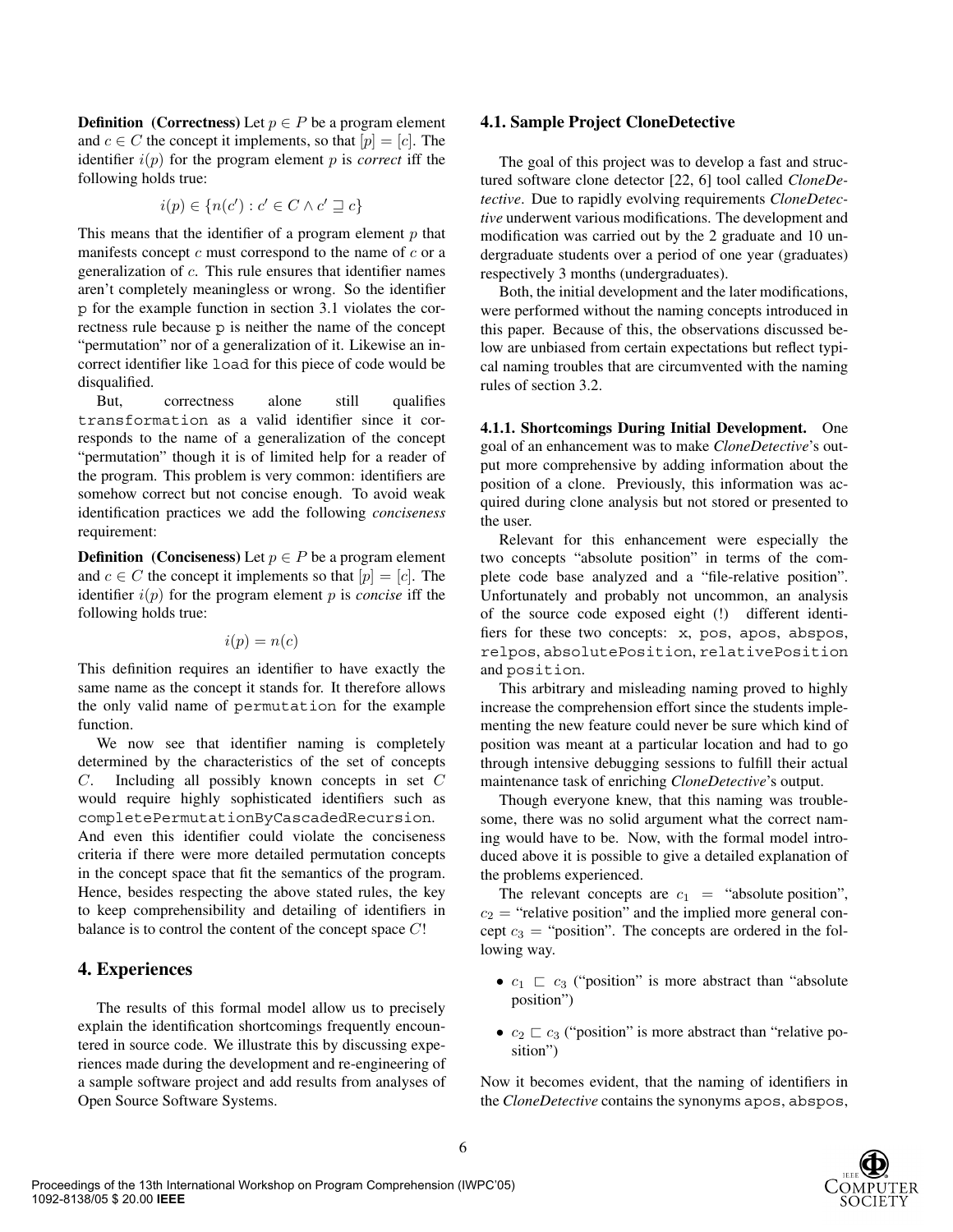absolutePosition for concept  $c_3$  and relpos, relativePosition for  $c_2$ . This clearly violates the consistency rule.  $\mathcal R$  is obviously not bijective with these identifier names. In fact, it is not even a mapping.

In addition to this synonym defect, identifier x violates the *correctness* rule because it does not match any concept name. And the identifiers named position violate the *conciseness* rule. Identifying a variable storing an absolute or relative position a "position" is *correct* but not *concise*. The reader cannot know whether an absolute or relative position is meant; which in fact proved to be relevant during program analysis and modification.

**4.1.2. Decay.** Subsequent extensions of the *CloneDetective* delivered an instructive example for the threat of code decay [9] during evolution with respect to identifier naming.

In the beginning a simple line-based detection mechanism was used for clone detection which was later on extended to a more flexible unit-based analysis with units of varying granularity. Before this enhancement, the identifier line was both correct and concise. But switching to a unit-based process demanded identifiers referencing the more abstract unit concept ("line"  $\sqsubset$  "unit"). So, by abandoning the line-based concept the existing identifier line not only lost its conciseness but also became *incorrect* because the line-based concept was removed from the set of concepts C.

Even month after this change one could find identifiers named line in almost all modules of the program. Firstly this didn't really pose a serious problem because the identifiers line and unit just became synonyms. But, by accepting this situation inconsistent naming was acquiesced.

Noticeable problems arose when the line-based detection was re-introduced as an optional component. We now had concise identifiers unit that properly referenced the unit concept and line identifiers that also concisely referenced the line concept. But additionally there were now identifiers named line for program elements implementing the unit concept! Thus, the identifier line was always correct, but became a homonym with severe consequences.

Ignoring this problem for a couple of weeks finally gave rise to the effects of the "'Broken Windows"' theory (see 2). Students working on the program were not able to comprehend its original meaning in many places. They generally considered it at mess and started using arbitrary names for both concepts in pretty much every module of the program. As a result further work on the program got more and more complicated and error-prone. The re-engineering effort needed to clean up this mess was extensive and is still not completed although the program is fairly small (13,000 LOC).

#### **4.2. Naming in Open Source Software**

Section 1 presented the result of an analysis showing, that approximately 70% of all characters of Eclipse's code base are identifiers. To gather further insights about identifier naming issues we studied the number of different identifiers. In the case of Eclipse 3.0M7 this yields the astonishing figure of 94,829 different identifiers which is around the same number of words as in Oxford Advanced Learner's Dictionary. Naturally this high number stems mostly from usage of compound identifiers like getCounter. The fact that identifiers in Java are commonly written in CamelCase [1] allows the application of a simple heuristic breaking the compounds in distinctive words. Breaking the compounds and counting only different words still resulted in 7,233 different words. Considering the fact that speakers of English as second language need a vocabulary size of around 5,000 words to understand academic texts [21] this figure still seems suspiciously high.

One explanation for this large number is the frequent occurrence of synonyms. In fact a manual inspection of the alphabetically ordered list of all identifiers in Eclipse revealed that almost all identifiers are grouped in blocks with very similar names like: frag, fragement, fragment, fragmentation, fragmented, fragmentname, fragments, frags.

A token analysis of the source code of Sun's JDK 1.4.2 (1.3 MLOC) shown in figure 2 demonstrates that the high percentage of identifiers in Eclipse (fig. 1) is no exception but rather the rule. Again identifiers account for about 30% of tokens or almost 70% of the code in terms of characters. The JDK features 42,869 different identifiers that are compounds of 6,426 different words. Taking JDK's smaller size overall into concern this number appears even higher than the one of Eclipse. Manual inspection of the list of identifiers again reveals a plethora of seemingly synonym words.

**Table 2. Token analysis for Sun JDK 1.4.2**

| Type               | #         | %     | characters | ℅     |
|--------------------|-----------|-------|------------|-------|
| Keywords           | 417,274   | 0.118 | 2,013,750  | 0.155 |
| <b>Delimiters</b>  | 1,609,445 | 0.457 | 1,609,445  | 0.124 |
| <b>Operators</b>   | 248.619   | 0.071 | 314,363    | 0.024 |
| <b>Identifiers</b> | 1,083,508 | 0.307 | 8,668,782  | 0.668 |
| Literals           | 166,708   | 0.047 | 362,468    | 0.028 |
| Total              | 3,525,554 | 1.0   | 12,968,808 | 1.0   |

Repeating the same analysis for Tomcat 5.0.30 (317 kLOC) confirmed the previous results. As table 3 indicates, identifiers again accounted for about 30% of tokens or almost 70% of the code in terms of characters. Tomcat's source code has 11,656 different identifiers composed from 2,587 words. Our assumption about synonyms is again backed by the results of the manual inspection of identifiers.

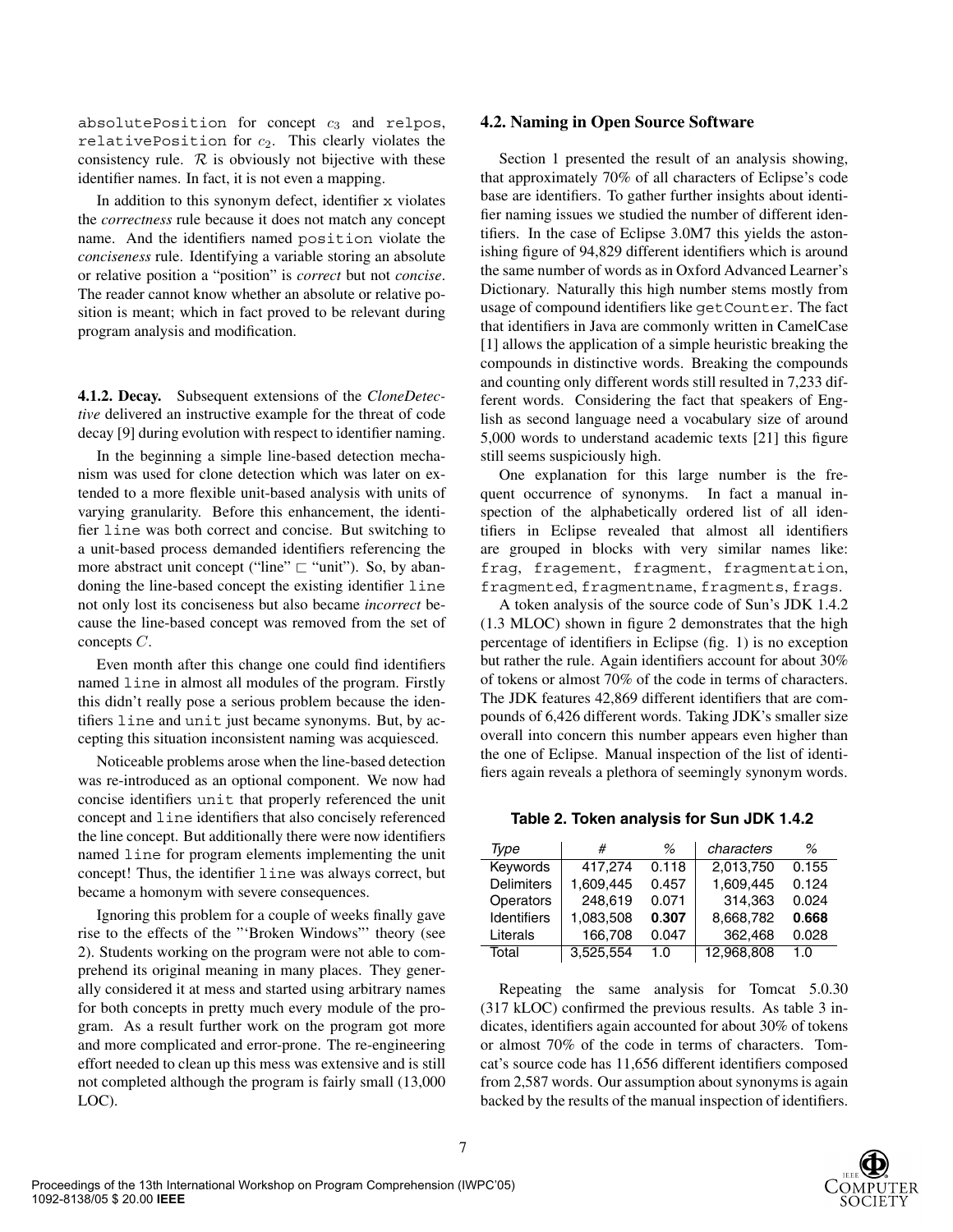| Type               | #       | %     | characters | %     |
|--------------------|---------|-------|------------|-------|
| Keywords           | 105.903 | 0.109 | 517.425    | 0.147 |
| <b>Delimiters</b>  | 458.113 | 0.47  | 458,113    | 0.13  |
| <b>Operators</b>   | 59.575  | 0.061 | 72.169     | 0.02  |
| <b>Identifiers</b> | 303.687 | 0.312 | 2.384.250  | 0.676 |
| Literals           | 47.498  | 0.049 | 96.207     | 0.027 |
| Total              | 974.776 | 1.0   | 3,528,164  | 1.0   |

Based on this results it should be evident that identifier naming is a severe problem in real life software systems. All of the shortcomings experienced and found can be both explained and avoided by means of the formal naming rules defined in 3.2.

# **5. Tool Support: The Identifier Dictionary**

Explanations and rules are useful but not enough to effectively improve Software Engineering practices in general and naming practices in particular. Without any further support the controlling of identifier conciseness and consistency would certainly be a tedious and unreliable task.

A promising and time-saving approach to put these formal considerations into effect is to setup and maintain a tool-supported *Identifier Dictionary (IDD)* with each software system. The concept of the IDD is inspired and works similar to a *Data Dictionary*. Basically, it is a database that stores information about all identifiers such as their name, the type of the object being identified and a comprehensive description.

At first glance it seems that an IDD would introduce enormous overhead. In reality all of development, maintenance and quality assurance can benefit from a carefully designed and implemented IDD.

- *Development:* Developers can use the IDD to search for already existing identifiers before creating new ones. This reduces the risk of creating synonyms and helps to choose identifier names that follow existing naming patterns.
- *Maintenance:* The IDD assists comprehension processes by enabling simple and fast lookups of meanings (or at least description) of identifiers. It also helps to locate concepts by providing a list of all relevant concepts and corresponding identifier names. So maintainers are able to browse or search for particular concepts and then locate the corresponding identifiers in the source code.
- *Quality assurance:* The IDD allows to review important aspects of identifiers with moderate effort. It

supports conciseness checks by comparing identifier names with their description. Consistency can be reviewed by manual inspections of the identifier list and the associated descriptions and types. Further options are offered by automatically tracking changes in the IDD. For example, a maintenance task resulting in dozens of new identifiers is definitely suspicious and a candidate for manual inspection.

## **5.1. Requirements**

Naturally the manual creation and maintenance of an IDD for a large system must be considered unrealistic. Elaborated tool support is necessary. Basic requirements for an appropriate tool are:

- The core functionality of the IDD tool is the storage of all identifiers in a repository. The tool should furthermore be capable of collecting all identifiers and their type automatically from the source code. Users must be able to enter descriptions of the identifiers and to browse or search the dictionary.
- To maximize developer's comfort the tool should be seamlessly integrated in an Integrated Development Environment (IDE) and thereby allow access to the dictionary without switching between the IDE and other applications.
- The tool should enable the developer to browse source code in a identifier-guided fashion. For example, developers should be able to look up a particular identifier in the source code, ask the tool for a list of all occurrences of the identifier, and navigate to selected occurrences.
- The tool should reduce naming deficiencies and improve productivity by providing an advanced autocompletion feature for identifiers.
- The tool has to provide global *rename* refactorings; e. g. a consistent renaming of all identifiers called line to unit in the entire program. Currently IDEs only support renaming of single identifiers within the scope they're defined but not all identifiers with a certain name.
- The tool must provide easy access to the dictionary for quality assurance. This could be a database interface or an export feature that creates readable HTML representation of the dictionary.

## **5.2. Implementation**

According to these requirements, we implemented an IDD tool as a Plug-In for the Eclipse Java Development

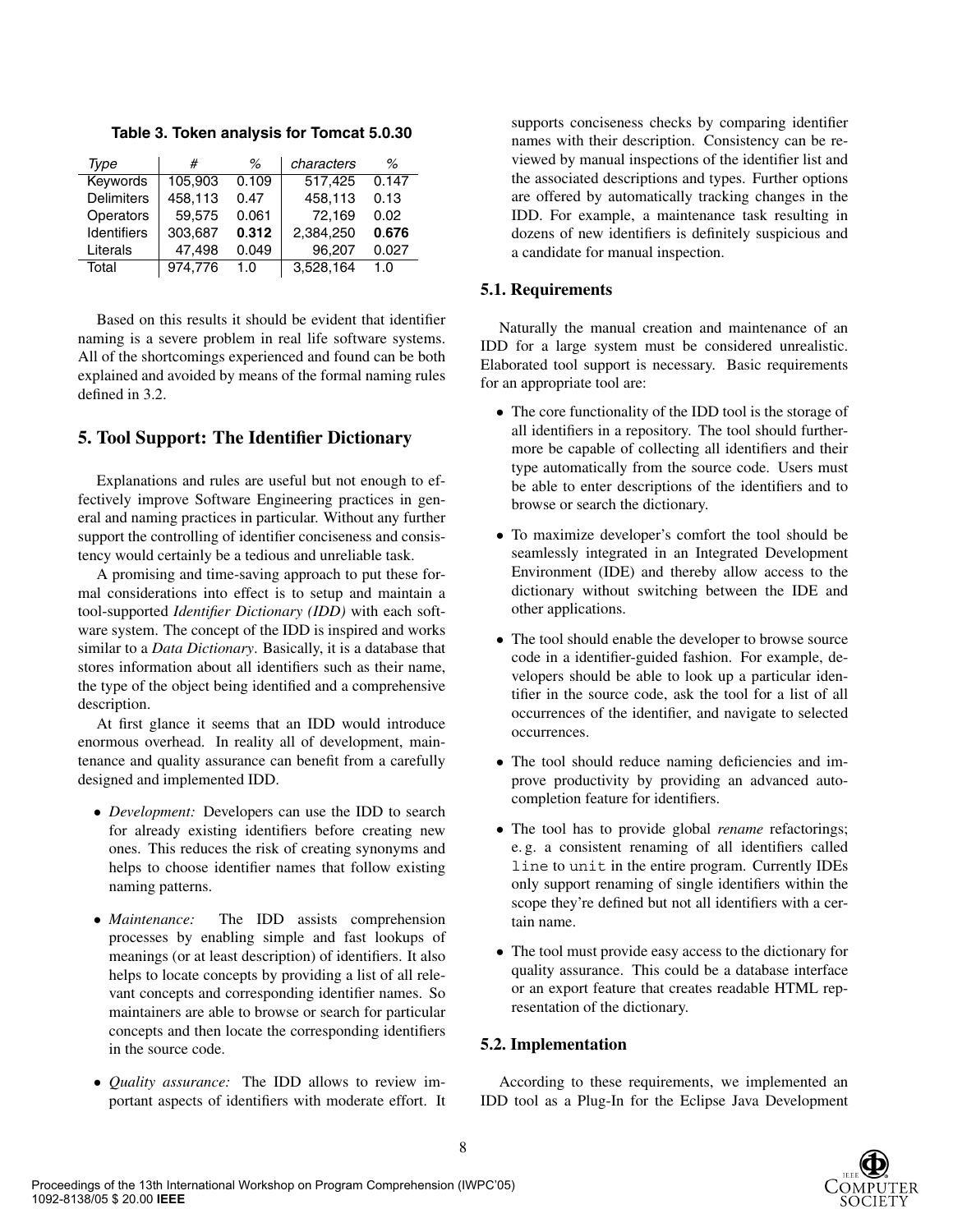Platform6. Eclipse was selected as a basis for the IDD tool because it allows seamless integration of the IDD into the existing IDE and provides broad functionality that helped to keep the development effort low.

Eclipse uses the notion of "projects" to structure the development of software systems consisting of a variety of artifacts. The IDD Plug-In can be enabled or disabled for particular projects. Once the IDD support is turned on an *identifier collector* is installed. This collector is coupled with Eclipse's build process and collects all identifiers while the program is being compiled. It performs an analysis of the abstract syntax tree of each source file to also automatically determine the types associated with the identifiers found. Analysis is done in an incremental fashion so only previously changed source code will be analyzed. Identifier descriptions are either kept in an XML file or a database for team-wide usage.

For instant access to the identifiers and their descriptions the IDD Plug-In contributes a new view to the Eclipse workbench displaying a sorted list of all identifiers in a table (fig. 4).

| Problems Javadoc Declaration <b>To</b> Identifier Dictionary X |          |                                |    |    |
|----------------------------------------------------------------|----------|--------------------------------|----|----|
| 1156 identifiers                                               |          |                                |    |    |
| Name                                                           | Type     | Description                    | #D | #R |
| language<br>А                                                  | String   | The programming language of t  |    | з  |
| language                                                       | Language | The programming language of t  | 4  | 13 |
| languageName                                                   | String   | The name of the a programming  |    | 2  |
| lastCounterId                                                  | int      | The maximum counter id.        |    |    |
| lastIndex                                                      | int      | When processing arrays this va | 1  |    |
| lastPos                                                        | int      | The previous position          |    | з  |
| lastTokenAtLine                                                | int      | The last token found on a line | з  | 34 |
| LBRACE                                                         | int      | A left brace                   |    | 6  |
| LBRACK                                                         | int      | A left bracket.                |    | 4  |

### **Figure 4. Identifier Dictionary View (left)**

All identifiers are listed with their name, type, a prose description, and the number of declarations of identifiers with the same name. Via context menu entries it is possible to open a dialog and edit the description of an identifier. On selecting an identifier the right part of the identifier view (fig. 5) displays two lists of occurrences of the identifier with details on the various declarations of identifiers with the selected name and references to them. The icon in the left-most column indicates the type of declaration like local variable, field or method. The other columns specify the exact location of occurrence of the identifier. Double-clicking on an occurrence opens an editor window an sets the cursor to the specified location.

During the collection process identifiers may become annotated with warnings indicating potential consistency problems. These are shown with warning icons in the IDD view (fig. 4). Currently the IDD features two basic warn-

| 4 declarations of language [Language] |  |                      |          |  |
|---------------------------------------|--|----------------------|----------|--|
| Resource                              |  | in Folder            | Location |  |
| ScannerTool.java<br>ø                 |  | /clonedetective/src  | line 101 |  |
| TokenStructure.java<br>G              |  | /clonedetective/src  | line 50  |  |
| A<br>ScannerTool.java                 |  | /clonedetective/src  | line 87  |  |
| StatementScannerFactory.java          |  | /clonedetective/src  | line 44  |  |
|                                       |  |                      |          |  |
| 13 references to language [Language]  |  |                      |          |  |
| Resource                              |  | in Folder            | Location |  |
| R<br>StatementScannerFactory.java     |  | /clonedetective/src  | line 46  |  |
| TokenStructure.java<br>R              |  | /clonedetective/src  | line 85  |  |
| TokenStructure.java                   |  | /clonedetective/src  | line 94  |  |
| TokenStructure java                   |  | (clonedetective (src | line 195 |  |

**Figure 5. Identifier Dictionary View (right)**

ings: If two identifiers with identical name but different type are found the identifiers are annotated to give a hint to a consistency violations. A typical example is the usage of the identifier file for objects of the class File and for a String for the name of the file. The latter one should rather be called filename. Another annotation is used if an identifier is declared but never referenced. This allows an easy detection of superfluous identifiers. Most development environments already have built-in functionality for this kind of analysis but normally limit it to local variables and private class members. The IDD's detection of unreferenced identifiers works for all kinds of identifiers including methods regardless of their visibility.

Further assistance for developers is provided by *hover popups* that offer access to the IDD while editing source code. Placing the mouse cursor over an identifier automatically retrieves the description stored for this identifier from the IDD and displays it at the current position. By using this feature the developer can query the IDD without leaving the editor and switching to another view.

Modern development environments provide extensive auto-completion features for keywords, previously declared variables, typical programming constructs (e. g. switchstatements), and the selection of methods from a given object. They fail to provide auto-completion for identifier names that are not declared in the scope of the current editing location. Hence, it is not possible to complete a variable declaration statement that starts with int abso.... The IDD offers the possibility to extend the auto-completion feature for all statements using or declaring identifiers. Given that identifier absolutePosition is stored in the IDD the developer can request auto-completion after typing int abso... and it will be completed to int absolutePosition. If more than one match is found the IDD provides a list of identifiers from which the developer can choose. The matching also takes the type of the identifier (e. g. int) into account.

The IDD plug-in features a refactoring called *global rename* that supports consistent global renaming of all iden-



<sup>6</sup>http://www.eclipse.org/jdt